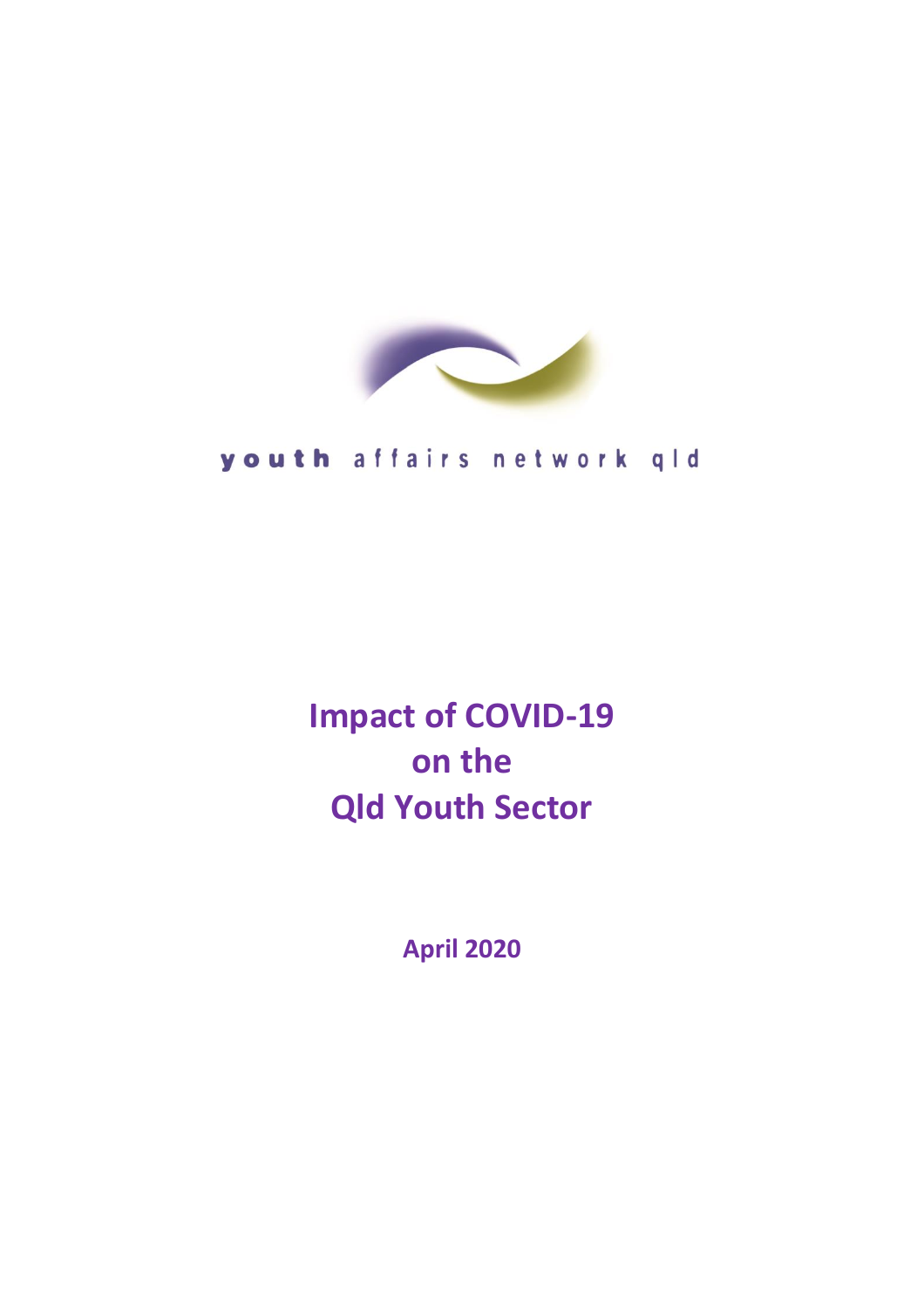In response to YANQ members contacting us and raising various concerns about continuity of service to marginalised young people, support for youth workers and contract/funding issues. YANQ released an online survey to the youth sector on  $31^{st}$  March 2020 and closed the survey on April 15<sup>th</sup>.

The purpose of administrating this survey was for YANQ to collect information about service needs and capacity within the youth sector. This will allow us to undertake informed advocacy on behalf of the sector on issues impacting the youth sector and extra support needed for the sector during the COVID-19 pandemic.

The following report documents the responses to the above-mentioned survey. We do not have the necessary resources to undertake a detailed analysis of the results and to publish a comprehensive report. Therefore, we are providing the data which, we believe, should be used in forming supportive responses to the youth sector during this crisis.

Over all there were 21 respondents covering a diverse geographic range across the state stretching from Gold Coast in the south to Cooktown in the North and Mt Isa in the North West.

The surveys were completed predominantly by CEO's followed by Team Leaders, frontline youth workers and management committee members.



#### **We asked the sector to describe which State Government Departments they receive funding from.**

Other sources of funding included, DJAG, Local Councils, Department of Transport and various Federal Government Departments.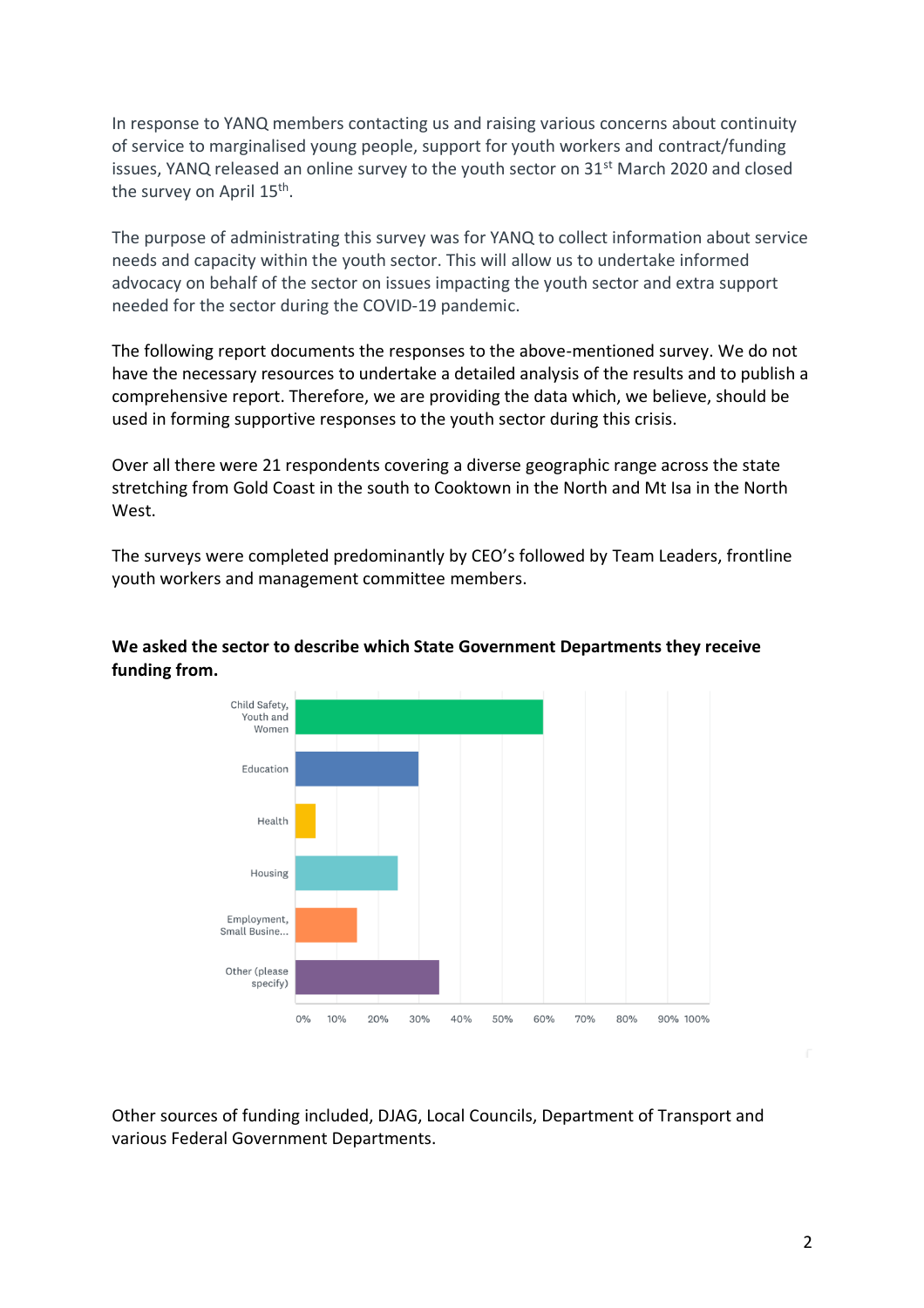It should be noted that there are many services across the State which have never received any funding from the Queensland Government. These are primarily volunteer-based, but still have fixed costs to cover (rent, insurances and other regular outgoings). These costs may force many of these organisations to shut down, potentially without hope of reopening once the current Coronavirus crisis is over. These organisations create tens of millions of dollars' worth of savings for the Government each year. Considering the large number of non-profit organisations that fall into this category (volunteer-based and without ongoing state government funding), some form of one-off support payment must be considered.

### **Services were asked if they had any service delivery contracts with various Government Departments which were due to expire in the next 6-12 months.**

38% of respondents indicated that they had contracts running out in the next 6 months and 62% indicated that they had contracts running out in the next 12 months.

#### **We asked what impact is COVID-19 having on their ability to deliver services.**

Respondents named a number of issues with key issues being:

Increasing numbers of young people are needing transport, emergency accommodation and food. Each young person is having a higher level of support needs.

Reduced overall contact with young people, both at youth services and outreach, in particular new clients and referrals. Building trusting relationships with new clients is always difficult but trying to do so online is almost impossible. Cessation of group programs is also impacting on relationship building with young people. Limited face-to-face contact with young people is having a negative impact on working with young people who are on bail and other marginalised young people who generally do not like talking on phone and generally need hands-on work. Workers are finding it hard to maintain connection with this group of young people.

Respondents identified a number of administration issues including inability to access client files at work, and organisations having limited resources such as laptops and other technology for workers to work from home. Due to this, some programs have had to shut down all services. Responses also suggest that there are major concerns about the way this crisis will impact on organisations' abilities to achieve contracted KPIs.

Comments also reinforces that most marginalised young people have limited access to devices and data, making ongoing communication difficult.

Respondents described mental health as a major concern particularly with changes to daily activities/routines. There was also concern about the limited capacity to refer young people to detox and rehab facilities.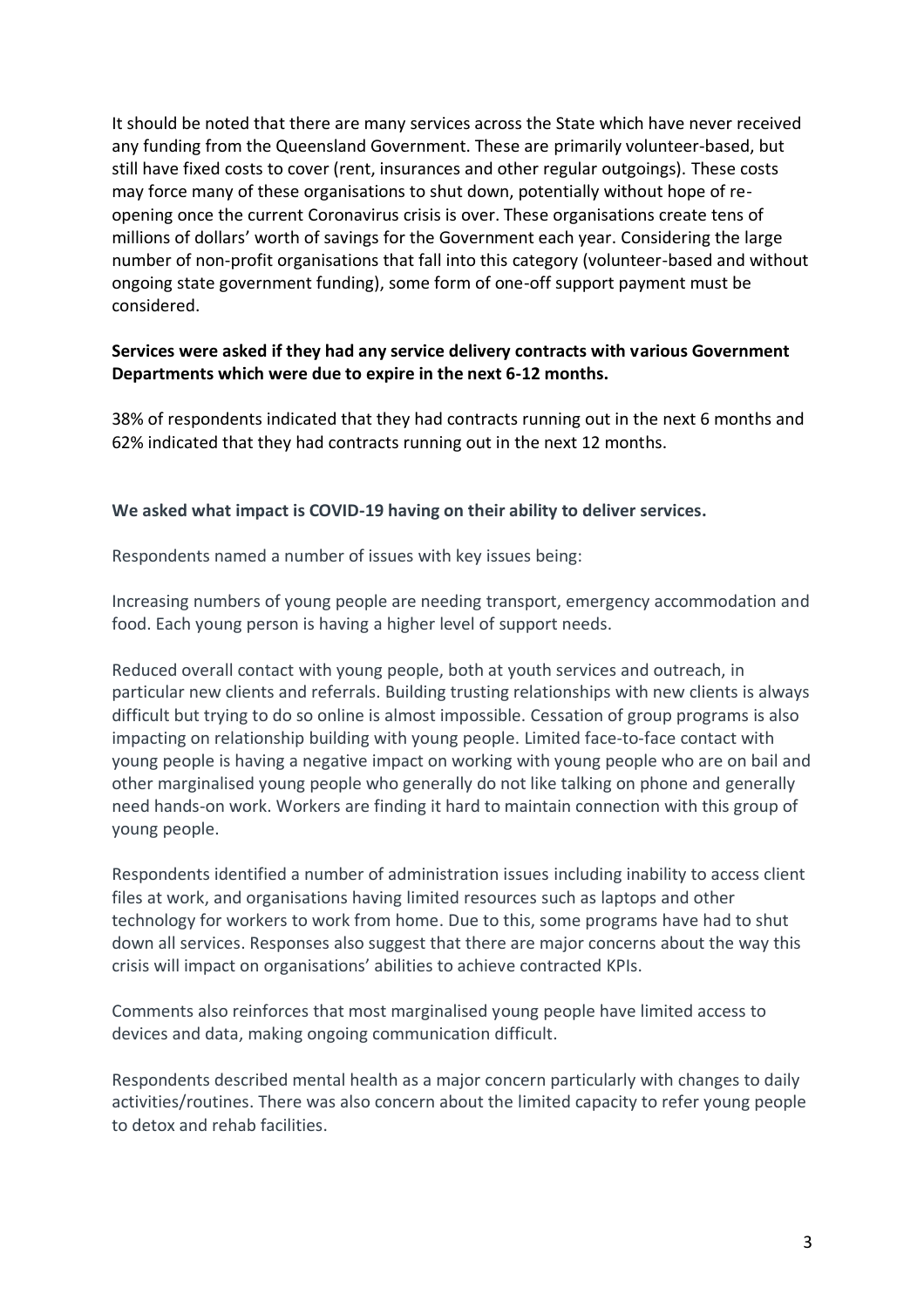Respondents also raised concern about suspension of employability programs and loss of traineeships and the unknown future of school-based programs.

There were specific concerns relating to housing. Respondents identified an increasing need to support young people with housing applications and concerns relating to the provision of safe housing opportunities for young people to self-isolate, stating that all youth shelters are full. Housing providers are also facing a reduced capacity to deal with risk related to hygiene and infection e.g. 7 bedrooms and only & 2 bathrooms in a youth accommodation. Also concern about some young people who are not able to stabilise in an emergency accommodation environment and continue engaging with other young people and risky behaviours i.e. drug and alcohol consumption and then be in close proximity to other young people and youth workers. Services are also having difficulty purchasing PPE with no stock in town.

## **We asked if services are experiencing an increase in demand.**

Responses were mixed. Some services have had less demand (about a quarter of responses), other services have had increase in demand (three quarters). Of those who have had an increase in demand the focus has been on:

- Assistance and support
- 19-25-year age group
- Predominately male referrals
- Emergency accommodation
- Food banks
- Mental health
- Family mediation
- DV related calls
- More complex level of need
- Therapeutic services for anxiety
- After hour family support

## **We asked services where they are experiencing the greatest pressure.**

Responses were varied, including:

- *Concerned about the lack of face-to-face contact with my young people;*
- *Major concern about maintaining contact with young people who don't have internet or mobile phones;*
- *No outreach services;*
- *Concerned that once students are able to not attend due to Covid, and are not able to embrace multimodal delivery of curriculum via online/paper based or phone, that they will no longer find the desire to attend school at all;*
- *Risk of student disengagement from school due to many students requiring one-onone support from staff or learning difficulties;*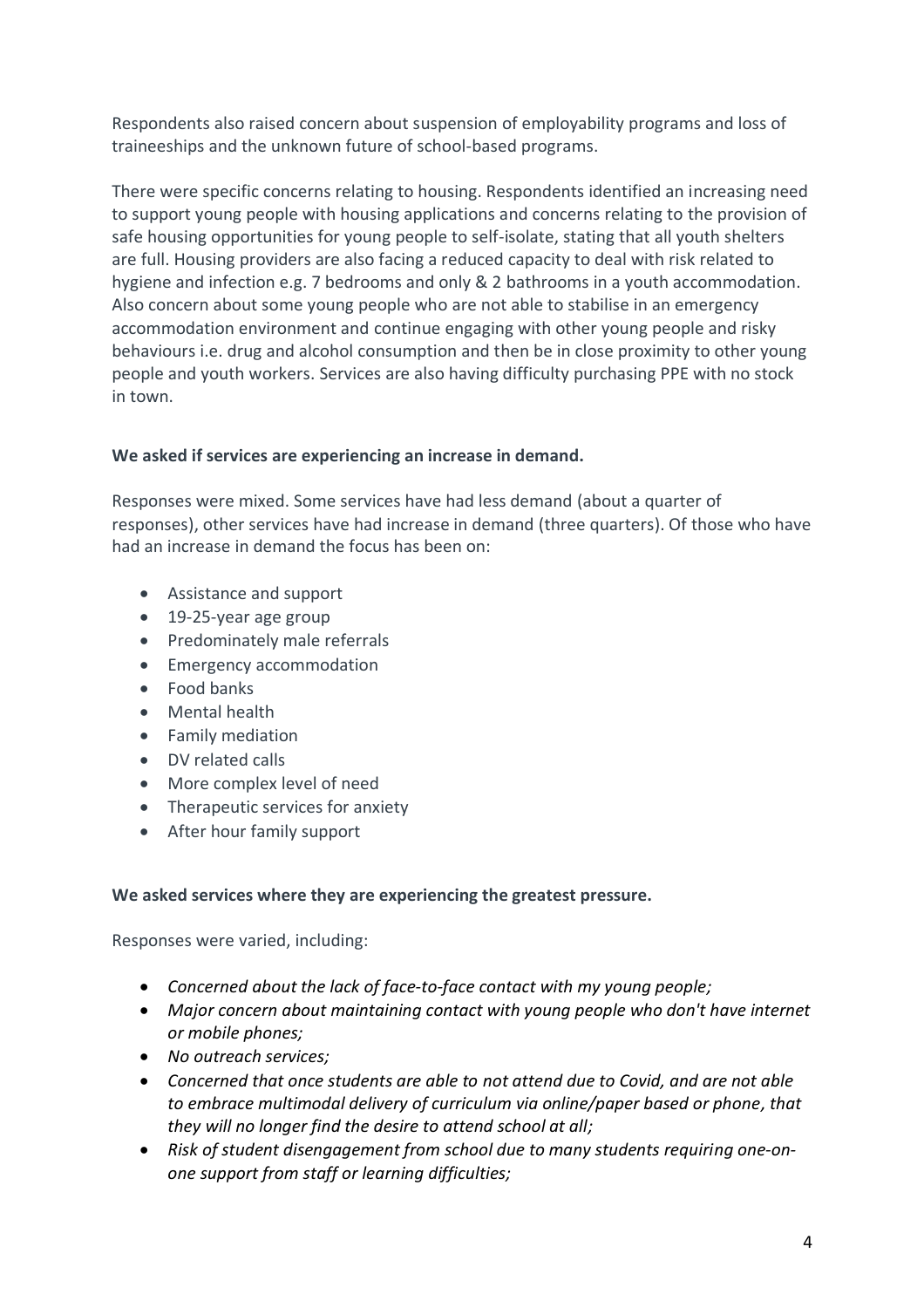- *Lack of networking with other organisations regarding housing young people into their own accommodation;*
- *Keeping young people engaged;*
- *Emergency accommodation for male referrals, although this also relates to males outside of target groups;*
- *Increase in brief interventions across all target groups to find suitable accommodation;*
- *Increased changes in mental health;*
- *Unknown future regarding school and group contracts;*
- *No known end date to resume therapeutic camps;*
- *Keeping staff jobs while programs are suspended;*
- *Emergency relief and brokerage due to lose of employment and income;*
- *Crisis accommodation, in particular for young males;*
- *Not having the ability to monitor school students' wellbeing;*
- *Financial, even though our programs have been put on hold, we still have to bear administrative costs (insurances, office rent, etc..)*

#### **We asked what measures services are taking to manage these pressures.**

Once again responses were varied and included:

- *Having weekly phone and text messages with my young people;*
- *Looking at providing access to the students for my welfare teams via phones and ipods. Also reviewing the dialogue and intention of contact post the Easter break who when and what to contact regarding;*
- *Streamlining correspondence between organisations to ensure there is not an influx of emails between organisations;*
- *Being flexible and offering alternatives to usual service delivery;*
- *Increased brief intervention capacity - intake and assessment support. Mental Health supports in a virtual environment - links and connections provided;*
- *Focusing on operational programs;*
- *Maintaining regular phone contact with students and attempting to establish a video chat channel moving forward (work in progress and student resource dependent);*
- *Calling them and trying to online connect where we can;*
- *Manage what we can;*
- *Managing expenditure centres;*
- *Lots and lots of variation requests and business continuity plans proposed to funders;*
- *Seeking increased funding to allow for increased financial support of young people;*
- *Referring to adult male shelter but not ideal, no other options available in community apart from YHARS but due to service restrictions unable to meet demand;*
- *Developing activities or information sheets to help clients. e.g. list of doctors that provide Skype consultations, interact play with children, card games you can play, exercise plans etc;*
- *Switching to online and tele services;*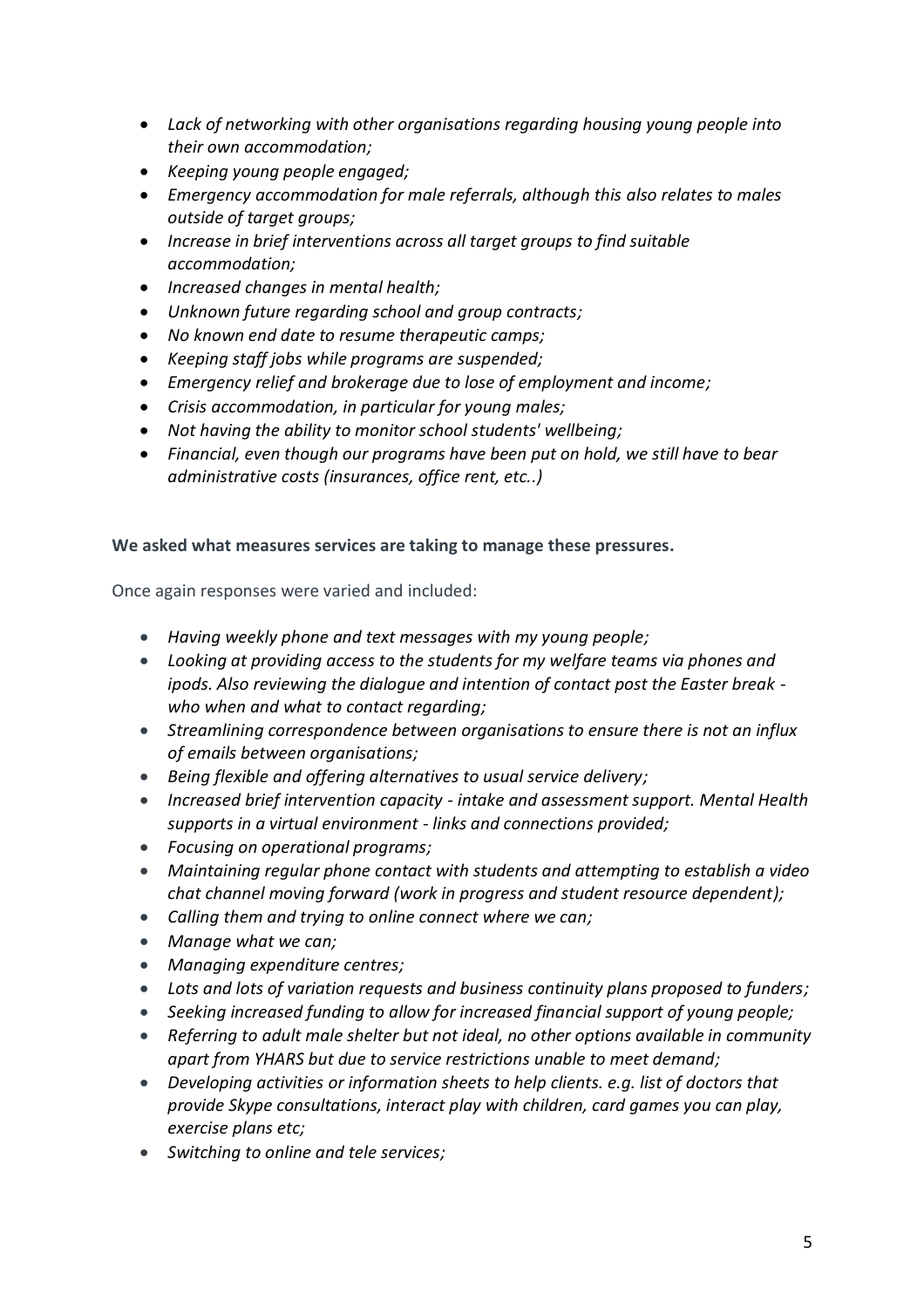- *Emailing or letting others know if they see young people to get them to contact on 1800 number. Letting young people know Telstra phone box are now free calls;*
- *We are trying to manage as best we can with the limited funds we have at our disposal.*

## **We asked the services how have they changed the way they deliver services? And if they have implemented flexible or innovative ways of responding?**

*I am currently working from home, home visits and face-to-face visits are currently limited. I stay in weekly contact with my young people through phone calls, text messages and through our newly created Facebook page. We have created our own Facebook page titled the "Warwick Youth Service". We have had a good response with young people joining, we are hoping this will allow us to provide our current young people and other young people in the Warwick community another youth related platform to provide support and for them to receive updated information around what is going on for them around the Corona virus as well as youth related information and the ability to connect with a trained professional if they feel the need.*

The majority of respondents told us that they are now using phone/video calls where possible and online opportunities as the main way of connecting, conducting assessment and supporting young people and their families. Services are transitioning their programs to digital platforms.

Services are investing in understanding and using social media. Most of the work is being done via IT at the moment. There are coaching sessions via video/Zoom/Google Hangouts and online group activities.

Online services are being utilized to source things like accommodation, bus tickets, phones and other essentials. Services are utilising tele-guidance, counselling services and online wellbeing services such as the BRAVE Program, Health HeadSpace etc.

Platforms, programs and apps being explored include, video conferencing, Facebook groups, House Party, Google Hangouts, Bunch, Zenly, Drawful, Zoom, Skype. Some services emphasised that they got client consent through text and that they have a privacy statement which they share with young people. Services are being mindful of giving directions to young people that would put them in breach of the Covid-19 restriction laws.

Services are also using online mechanisms to conduct team meetings, supervision etc. They are developing new risk assessments for working with young people and developing 'working from home policy' for those workers who can respond via phone to young people and assist with brief interventions.

Respondents also mentioned that they are doing more home delivery with emergency items that are required. Services are also beginning to share and create resources to be sent/delivered to clients. Generally, there is more collaboration with services delivering specific relief.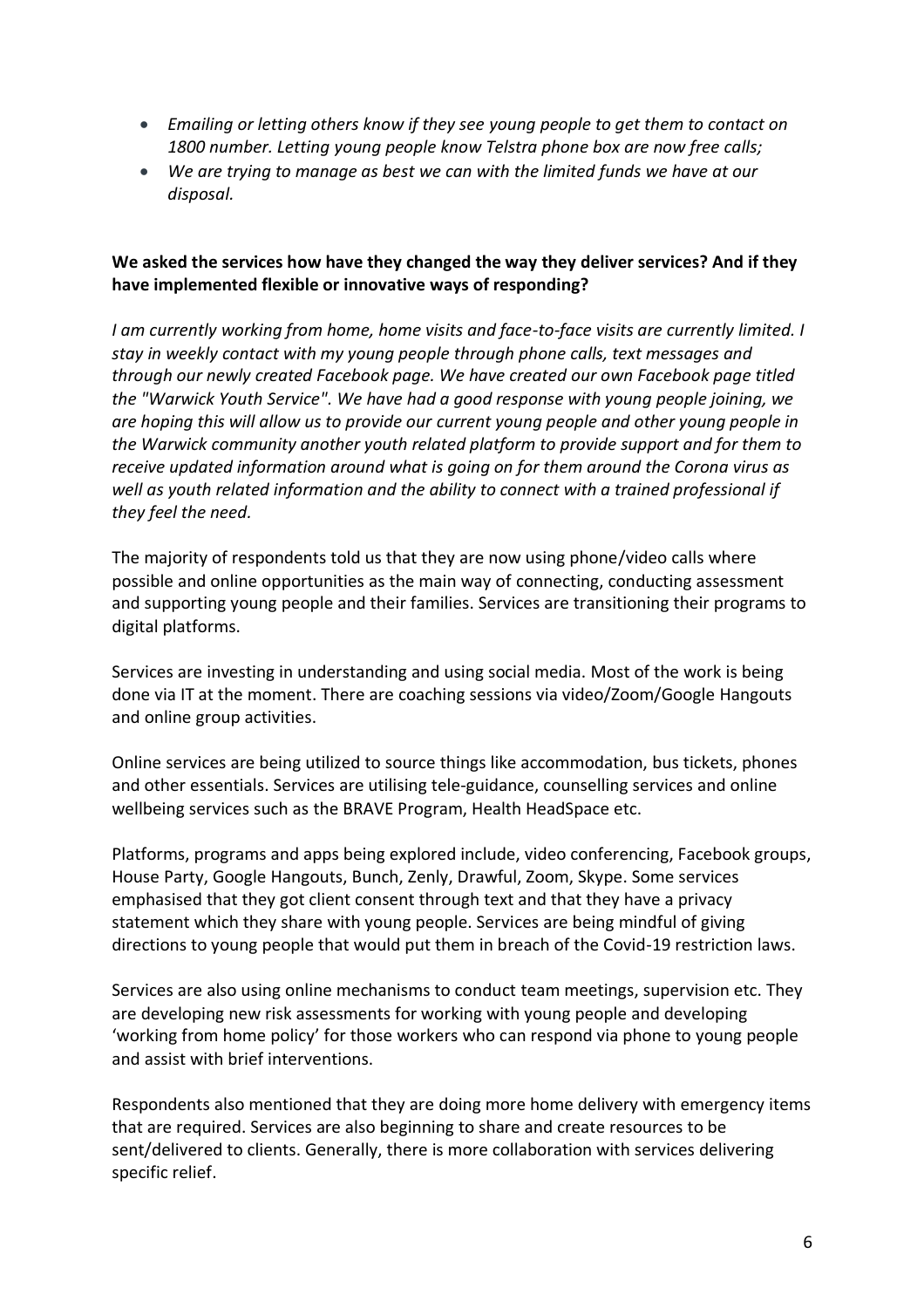Some services expressed that they are having more contact with parents and guardians for assistance with learning and engagement. The survey was conducted during school holidays so we don't know the extent of the real challenge when school starts back and how youth services manage the change in service delivery of learning and well-being.

#### **We asked what concerns respondents would like YANQ to raise with the QLD Government?**

*The main concern is, and always has been, insufficient crisis housing for our young people especially in a time when isolation and being told by authorities not to go out and about unless required. Homeless people are exposed to the dangers of COVID-19 as they have nowhere to go.*

*Youth at risk seem to have fallen off the radar especially those who are under the care of Child Safety but receive no support or assistance.*

*Many of our clients are disengaged from school and looking to return or are currently attending. Many of these clients also don't have the resources for virtual learning ie; laptops, wi-fi, phone plans with enough data. With this being a common area for case management we are concerned this young people will lack meaningful engagement and also fall behind on their goals and education in general.*

*Continuing support structures for vulnerable populations - funding for those who are continuing to provide engagement services to lighten the cost for families.*

*The effect that school closure will have on our young people. Access to data and laptop for students with minimal access to resources and finances. Risk of further disengagement of already at-risk young people with a history of disengagement from education. Risk of young people being at home more in unsupportive or threatening environments. Require more youth housing options and emergency / temporary accommodation options for youth.*

*Labour market opportunities, housing.*

*Pleeeeeeeeeease just roll-over funding and let us divert funding into ICT. This is a great opportunity to be investing in our future scope of delivery. Pleeeeeeeeease stop asking for service return dates in continuity plans. Just keep your eye on Italy and we'll be a couple of months behind them. Pleeeeeeeease stop making COVID-19 into a new industry in itself!!!*

*What provisions are out there for young people at risk during this time? Are the organisations or social enterprises that care for these young people being financially supported I know one of the social enterprise companies in Toowoomba has had to shut their doors for now and they need financial support.*

*Access to masks and safety equipment is low if not in medical. By outsourcing emergency relief for COVID affected to support agencies is risky without that equipment.*